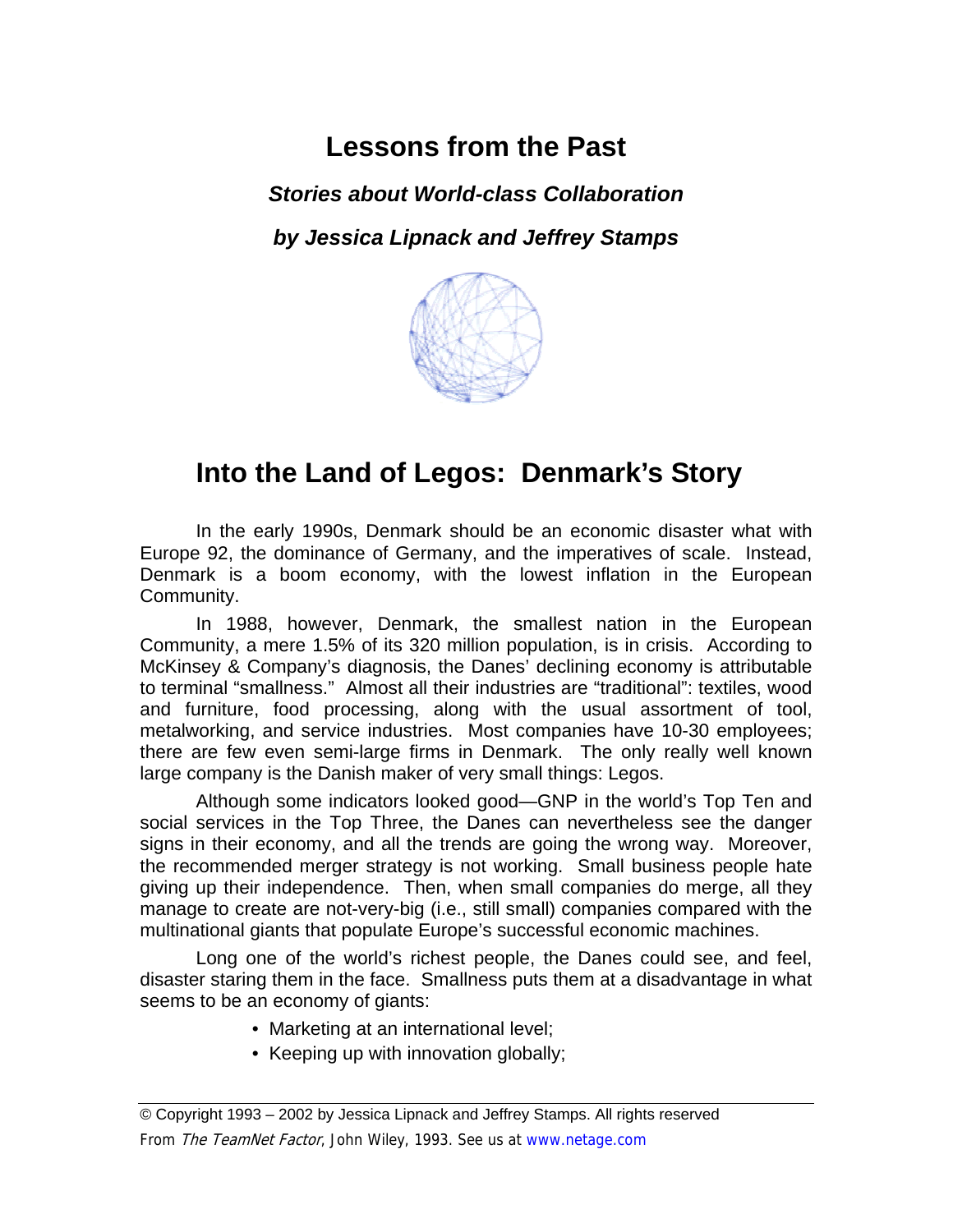- Utilizing full production capacity;
- Fading ability to compete with high value-added; and,
- Home markets threatened by international competition.

Until recently, experts prescribed mergers, mergers, and more mergers as the one basic economic development cure for the disease of smallness. While mergers are sometimes the right thing to do, the general prescription does not sit well with the Danes.

In the midst of the merger debate comes an emissary from Italy—ironically an American. C. Richard Hatch had lived the Emilia-Romagna experience firsthand as the manager of a metalworking firm. In a seminar for Niels Wilhjelm, Denmark's new Minister of Industry, and a group of Danish manufacturers, Hatch draws on the Italian experience: "It's not size that counts but competence. If individual small firms are weak and vulnerable, networks give them strength. Networks are, quite simply, collaborative efforts to escape from the limitations of size."[i](#page-7-0)

Hatch's seminar sets other wheels in motion. Niels Christian Nielsen, then at the Jutland Technological Institute (JTI) and now an international consultant on networking at the Danish Technological Institute, suggests that a letter be sent to Minister Wilhjelm proposing a program to encourage cooperation among Denmark's small businesses. It meets with some hesitation because no one seems to believe it will work. "The basic attitude in the country was that there was no way to make a small company owner cooperate. He [stet] is fiercely independent. He created his own business to be able to make his own decisions. He is going to make his stand on independence till he dies.... And even talking about building next steps in the national economy on cooperation among small companies was made quite a laughing stock," Nielsen later tells a group of Oregon legislators.

But the Nielsen-Hatch letter convinces Minister Wilhjelm. He, in turn, sets up an industry steering committee to oversee the network project. The Ministry hires JTI to develop the program, and JTI hires Hatch. In March, 1989, the Danish Ministry of Trade and Industry announces "Strategy '92," the network plan. The government passes a bill in the Spring, and by August, the program is rolling. Within a year, networks involve 1554 firms, and just six months after that, almost half of Denmark's firms belong to networks, according to Nielsen's Oregon testimony.

How did the Danes accomplish this feat in such a short amount of time?

## **How Controversy Raises the Volume**

Upon its announcement, Strategy '92 has a great good fortune. It unleashes a storm of opposition, sometimes the best thing that can happen with a new idea, better than being ignored. "By luck, the whole thing became quite controversial and that meant that media coverage was free," says Nielsen. While

© Copyright 1993 – 2002 by Jessica Lipnack and Jeffrey Stamps. All rights reserved

From The TeamNet Factor, John Wiley, 1993. See us at www.netage.com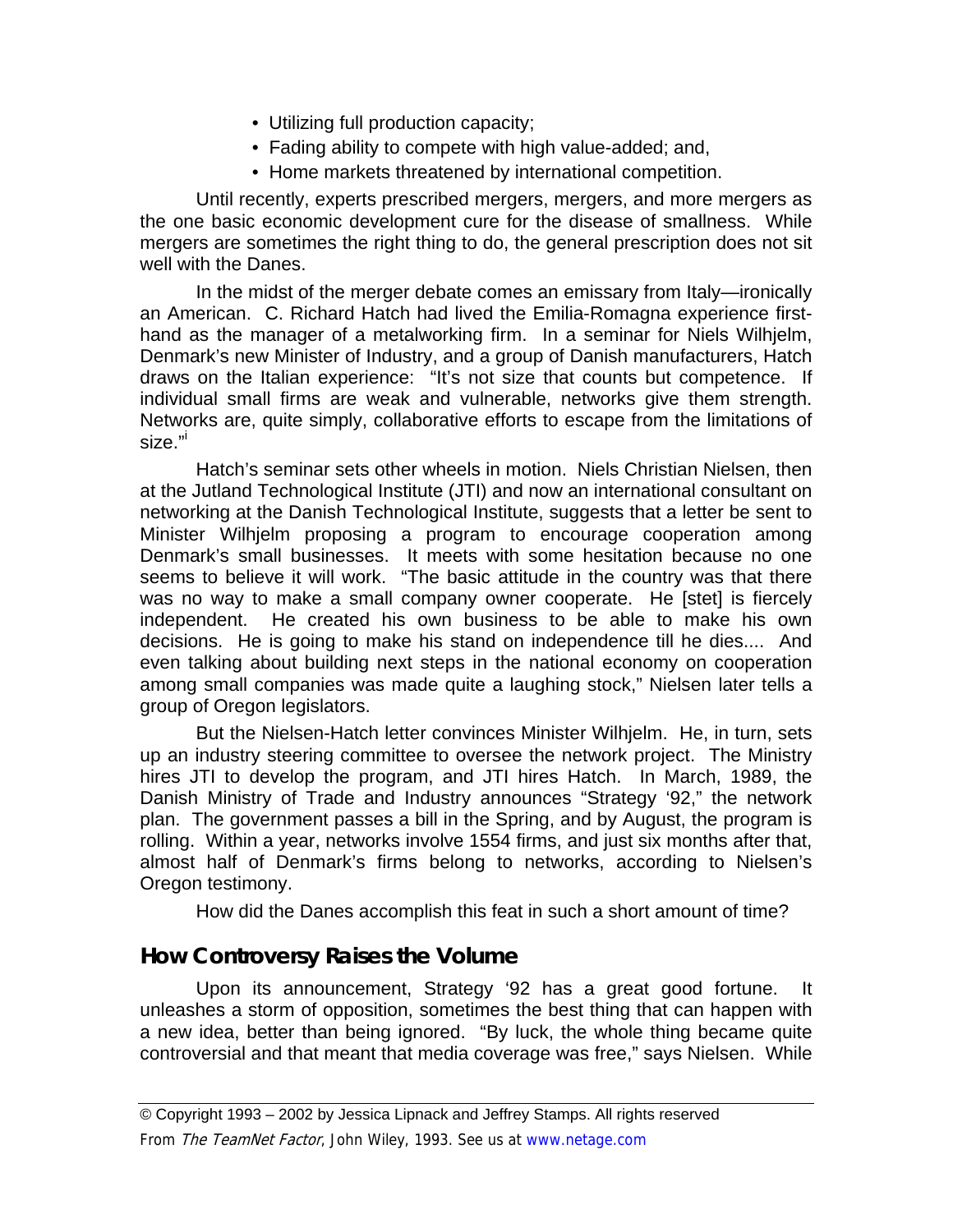national trade associations oppose the idea, smaller sector trade associations support it as does the Federation of Crafts and Small Industries, one major group. These controversies keep the issue on the front page and TV news for two months, not the usual fate of economic development initiatives. Nor does Minister Wilhjelm shy away from the controversy. Rather, he works to see that the government approves legislation, with a three-year limit put on the experiment.

At the heart of the program is the feasibility study, what Nielsen later called the "tiny element that set the whole thing going at a large scale." The conditions are simple:

- Any group of three or more companies with an idea for a network can apply for a \$10,000 grant to investigate its feasibility;
- The application form is only two-pages;
- Response time is usually in less than a month; and,
- The answer is almost always "yes."

Instead of requiring companies to call or write for application forms, the program distributes them in places where business people naturally go: banks, post offices, insurance offices. Banks, which have been losing money on small businesses, become among the strongest advocates of networks. Eventually forms are available in every bank in the country.

Another key part of the program is the multiplier effect provided by broker training. If grants are not highly competitive, broker training is. The Ministry sets high qualification levels and selects 40 from numerous applications, then charges \$4,500 for seven two-day training sessions given six weeks apart.

The Ministry also finances lawyers to work up standard contracts for networks and to work out some of the product liability issues. Accountants and tax consultants work through other financial issues so each new network will not have to reinvent the cooperative wheel. Importantly, an evaluation process enables program administrators to learn quickly from their mistakes and take advantage of opportunities.

Denmark's initial program consists of:

- \$22 million in development grants, including \$3 million for feasibility studies, \$5 million for detailed planning grants, and \$14 million in operating awards to the networks; and,
- \$3 million for creating the overall environment for networking, including promotion, technical support, evaluation, and broker training.

The \$10,000 micro-grants, known as Phase 1, leverage great potential. There are enough of them—hundreds, each involving at least three companies to create critical mass. They encourage companies to talk and to take the critical step of coming up with an explicit idea for what a network can achieve.

© Copyright 1993 – 2002 by Jessica Lipnack and Jeffrey Stamps. All rights reserved From The TeamNet Factor, John Wiley, 1993. See us at www.netage.com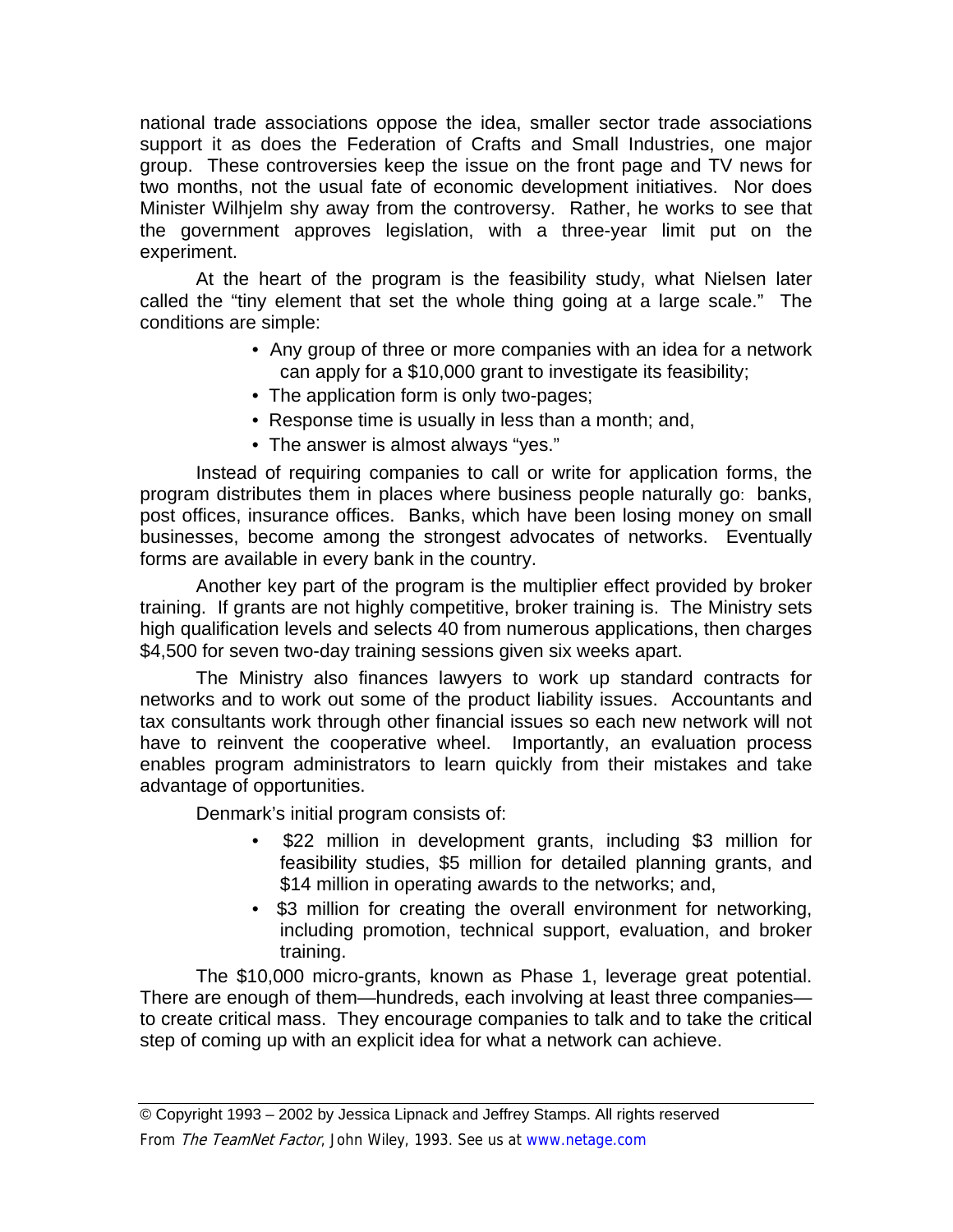It is the process not the idea that is important. "Of course two-thirds of all the ideas that people came up with were miserable and unsound. But then in the process of paying someone to work on that idea, give them feedback, give them suggestions, and so on, 10 new ideas would come up and eventually...they ended up coming up with networks. Often, not the same networks that they started out with, but networks anyway," Nielsen says.

Phase 2 grants, which offer up to 50% of detailed planning costs, require participating firms to come up with matching investment. Here, grants are not virtually automatic, but the application process provides additional direction for successful networks. In Phase 3, grants cover up to 50% of the first year costs of establishing the network and up to 30% of the second year's costs. This startup operating capital is critical, an innovative way to provide venture funds to groups of businesses.

# **Made in Denmark**

To those involved with Denmark's economy, this abrupt success story is no accident. It came about because of a deliberate attempt to revitalize small business in the country by establishing networks of small firms in a variety of industries—and being creative about the business they do together.

#### **Garments—Sewing Together a Line**

CD (Corporate Design) Line, one of a number of Danish successes in the clothing industry, is the 14-company textile manufacturing network aimed at the job wear market, i.e., uniforms. Each company produces part of a complete collection: shirts, suits, skirts, women's knitwear, men's knitwear, ties and scarves, leather, and so on. Marketing an entire collection benefits all the firms. Together, they hire a quality manager, then set up sales agents in their three most promising markets—Sweden, Germany, and The Netherlands. They jointly contract with a famous clothing designer, bringing success and name identification in the upper-end of the market. Then they move into new markets hitherto closed to small firms. They discover that contracts with major customers, like Volkswagen, require "EDI," but they don't know what it means. After solving the mystery—it means electronic data interchange—one member firm who already has this capability in-house offers to provide it to the network on a cost-sharing basis. Through this and other lucky matches, CD Line now competes with very large companies. Jointly, they employ 900 people; 45% of sales are exports.

## **Danish Furniture—Made in Taiwan**

In the 1950s and 60s, Denmark's furniture industry enjoys a reputation for fine design and exceptional quality. Then, it goes into decline. Foreign competitors, particularly the Taiwanese, begin turning out superior "Danish" furniture. In Denmark, the industry myth is that they lost US market share to big companies. In fact, Danish companies had lost the desired high-price end of the

<sup>©</sup> Copyright 1993 – 2002 by Jessica Lipnack and Jeffrey Stamps. All rights reserved From The TeamNet Factor, John Wiley, 1993. See us at www.netage.com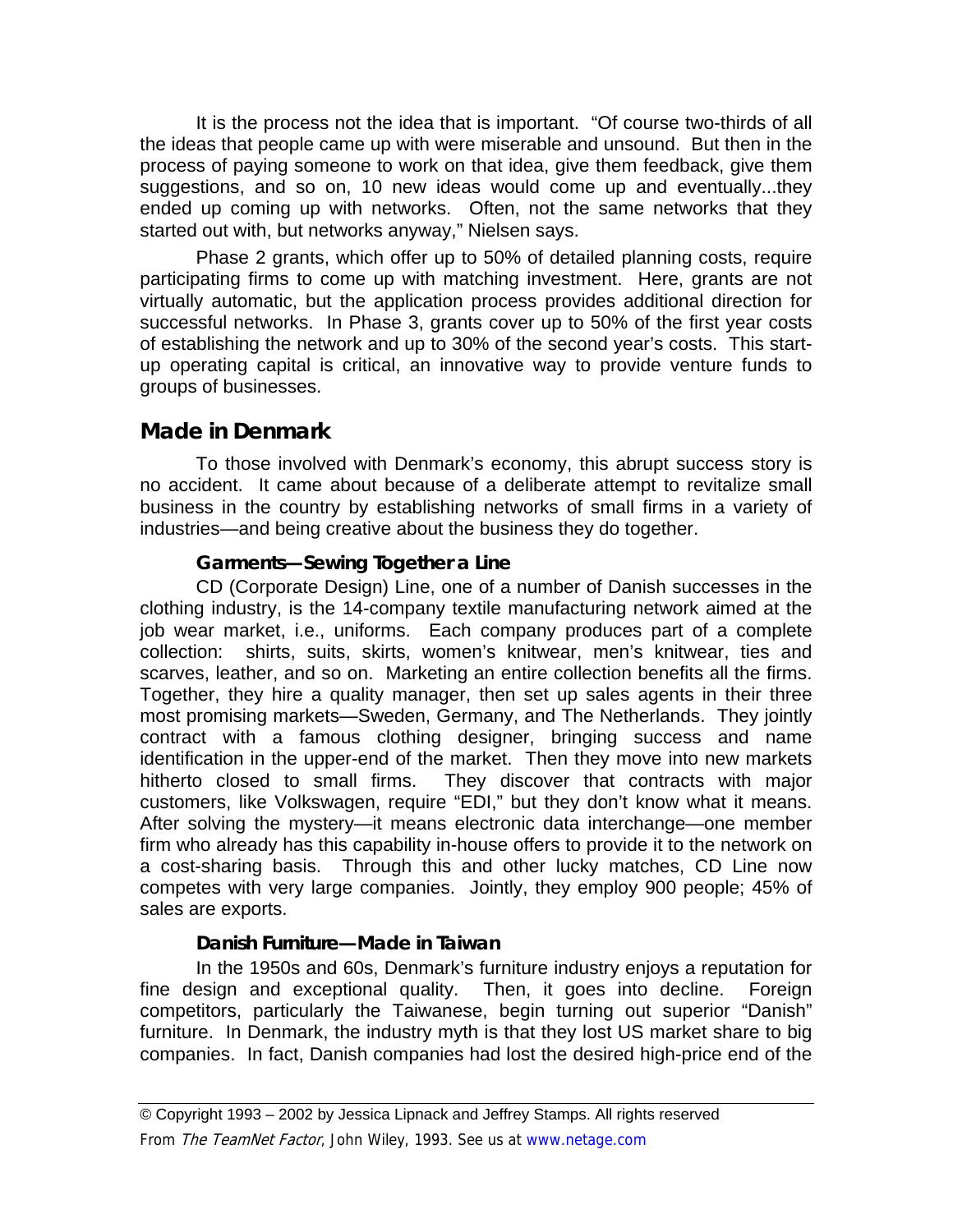market to Italian companies even smaller than themselves, according to JTI. The important difference was that the Italian companies organized themselves in networks. So, Danish producers quickly assemble into "spectacularly creative networks," according to Nielsen. Together, they buy advanced equipment, hire design firms, fund export marketing, and jointly develop work processes.

In one case, when five firms get together to brainstorm other value-added options, a former contractor helps them spot a new business opportunity: subcontracting the interior furnishing of a major new facility—like a conference center, hotel, or government agency. Usually a madhouse of hundreds of individual subcontractors, they map out the whole job, noting requisite skills and products, and recruit the lamp, carpet, curtain, and, of course, furniture firms that allow them to bid on projects worldwide. They hire the best Danish designers and architects to give the network's products a common coherent look—and they name themselves Alphabetica.

#### **Landscaping, Golf Courses and—Cemeteries!**

New buildings mean work for landscapers; conversely, when construction is down, so is landscaping. With Denmark's weak economy and the building industry in decline, five landscapers get together to see what they can do. When a golf lover among them complains about the busloads of Swedes "invading" Denmark's courses, a light goes on. What about exporting golf courses? Which they proceed to do.

First, they research the best courses and construction practices, found in the world's only golf course industry—in the US. Then, they sponsor a US tour, sign contracts with US course builders, import specialized equipment, and hire sales people with reputations in the golf world. Within the first year, they have four golf courses under construction in Sweden. Then, someone has the bright idea to contact the Polish Minister of Tourism with this suggestion: "If you want to attract rich German tourists, you have to have golf courses." Presto! A contract for 15 courses in Poland.

There's an eerie twist to this lush story. Noticing how beautiful Danish graveyards are, one of the group's US partners spots a market opportunity going the other way. Soon the US firm begins to import Danish graveyard know-how and its specialized equipment. So the Danish golf course consortium eventually pays for its American knowledge of greens and fairways with graveyard beautification expertise.

#### **A Special Ability in Disability Aids**

Denmark's national health system has given rise to a craft industry that produces high-quality aids for the disability device market. To remain in the forefront, the industry needs to embed electronics in its products. But it is falling behind, which sends the industry into crisis. Small firms can neither afford to develop electronics expertise in-house nor to subcontract with the best engineering firms. Indeed, it isn't only the money. Larger electronic producers

<sup>©</sup> Copyright 1993 – 2002 by Jessica Lipnack and Jeffrey Stamps. All rights reserved From The TeamNet Factor, John Wiley, 1993. See us at www.netage.com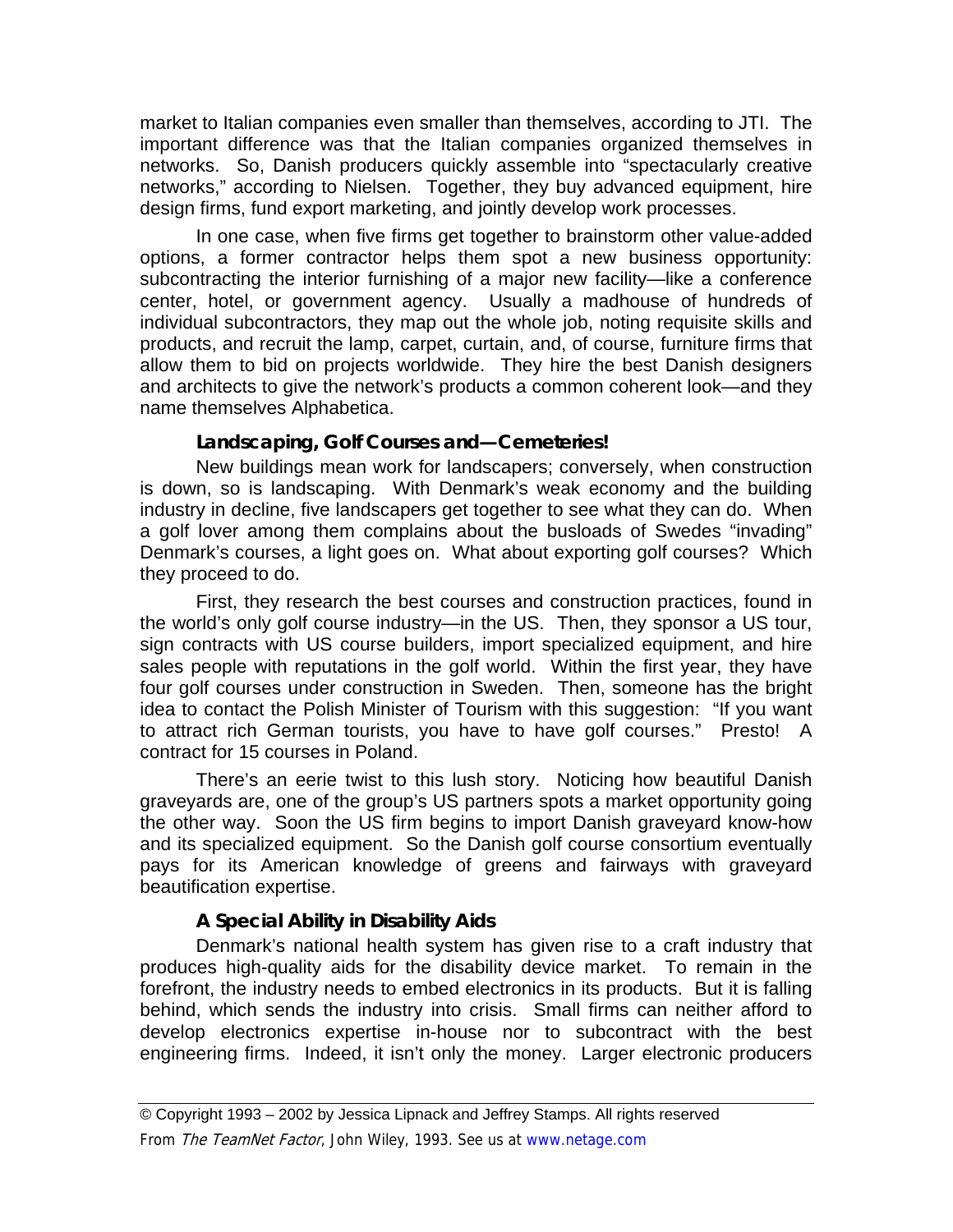just cannot be bothered with small specialized disability device manufacturers with a yearly output of 18 units. However, when a network of 36 producers contacts the best electronics companies, it finds itself in a bidding war as the companies seek the network's business. Combined with international marketing and quality programs, this industry reestablishes its reputation for leadership in the field.

#### **Even Lawyers**

As small Danish firms in a wide range of businesses begin to form networks, the small-town lawyers and accountants have to respond. Used to local manufacturers serving nearby markets, the professional services community suddenly faces complex new situations involving a much higher degree of international activity. So the lawyers face a crisis. Unless they can expand their resources, they will lose their business to the large Copenhagen law firms. Their response? To form networks themselves, combining expertise in international law with knowledge of patents and experience in specific sectors as different client situations require.

#### **Not to Mention Big Business**

Even Denmark's most famous large firm, Legos, is intimately involved in the effort. Networks of small toy producers sell their products globally under the Legos name. In 1992, Legos launches its high quality, attractive children's clothing line, developed out of Denmark's excellent network of small garment producers who put the Legos logo on their products.

## **Results to the National Bottom Line**

It doesn't take long for results to show. First, the evidence comes from within, the rapid spread of networks throughout Denmark. Then comes the impressive evidence from without.

Germany provides the test of excellence in European exports. It is a major magnet for Danish industry, concentrated as it is at the western edge of the country on Germany's border. Germany is always a difficult market to enter, and the economy seems to favor larger companies. In November, 1989, shortly after the August launch of Denmark's network grants program, the Berlin Wall comes down and the two Germanys hurdle toward reunification. Businesses all over Europe race to adapt to the changed, greatly enlarged, reunified German market that appears almost overnight. Denmark speeds across the finish line.

With the first returns in on the new market, Denmark's positive trade balance with Germany shows a remarkable performance, particularly since no other European country can say the same. The result is a first for Denmark.

The rest is an impressive array of statistics. "We have the highest per capita trade balance surplus of any country in the world. After 30 consecutive years, we reversed a negative balance of trade with Germany in 1991—the only country in Europe to do so," Nielsen says.<sup>ii</sup>

© Copyright 1993 – 2002 by Jessica Lipnack and Jeffrey Stamps. All rights reserved From The TeamNet Factor, John Wiley, 1993. See us at www.netage.com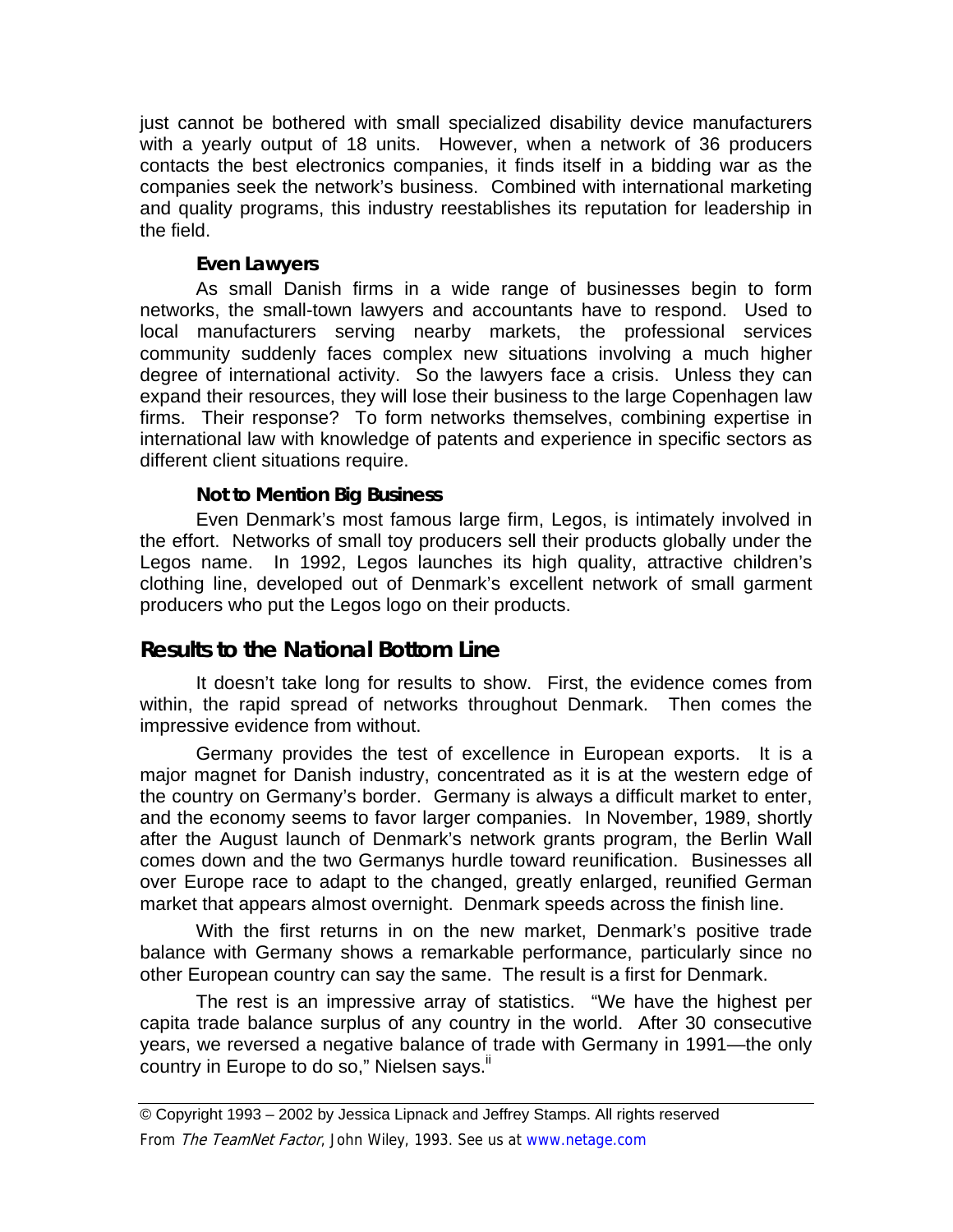Not surprisingly, the Minister of Industry commissions a study to assess why Denmark did so well. The study finds that while Danish exports to preunification Germany were predominantly contributed by the country's biggest firms, now "smaller companies cooperating in networks had quite a penetration into the German market and contributed significantly to these new exports."

The Danish Government shows its faith in the practical results of networking by launching a second stage to the program. Already, the first \$25 million had been appropriated against the tide, as the government was simultaneously abolishing all industry subsidies. A second \$25 million extends the original grant program through 1992 to complete applications in process, targets tourism for network development, and supports networks in developing international subcontracting.

# **Small Can't Do the Job Alone**

Denmark's "midterm evaluation" of its networking initiative, which interviewed 70 networks, reveals that:

- All increased employment;
- All reduced costs in one or more important areas;
- 40% introduced new products or new product ideas;
- 60% entered new markets; and,
- 90% planned to continue regardless of government funding.

Even with all these positive indicators, Nielsen can point to "no real trend, yet, to our solving the problem of unemployment." Not even small business can keep up with the pace at which big businesses and other institutions in Denmark are reducing jobs.

"Denmark has 15,000 new companies every year adding 25,000 jobs; 8000 die in the first five years, taking with them 25,000 jobs," he says. "Small firms in networks have a slightly higher growth and survival rate: 57% percent to 52%. Those five percentage points are very dramatic. They contribute 10,000 jobs but the individual never sees this."

On the US scale, Denmark is a state-size economy of small firms naturally pursuing a small business networking strategy to compete globally. The US economy as a whole is the world's largest and is a relatively even mix of small businesses and large. America's strategy for dealing with unrelenting change needs to address all levels, sizes, and types of business.

# **And Elsewhere in Europe**

In the early 1990s, Denmark's other Scandinavian neighbors begin to experiment—regions of Sweden and Norway, and the government of Iceland, an island economy 75% dependent upon raw fish exports. In Spain, several regions now have networks. In Germany, 56 Chambers of Small Industries and Crafts

© Copyright 1993 – 2002 by Jessica Lipnack and Jeffrey Stamps. All rights reserved

From The TeamNet Factor, John Wiley, 1993. See us at www.netage.com